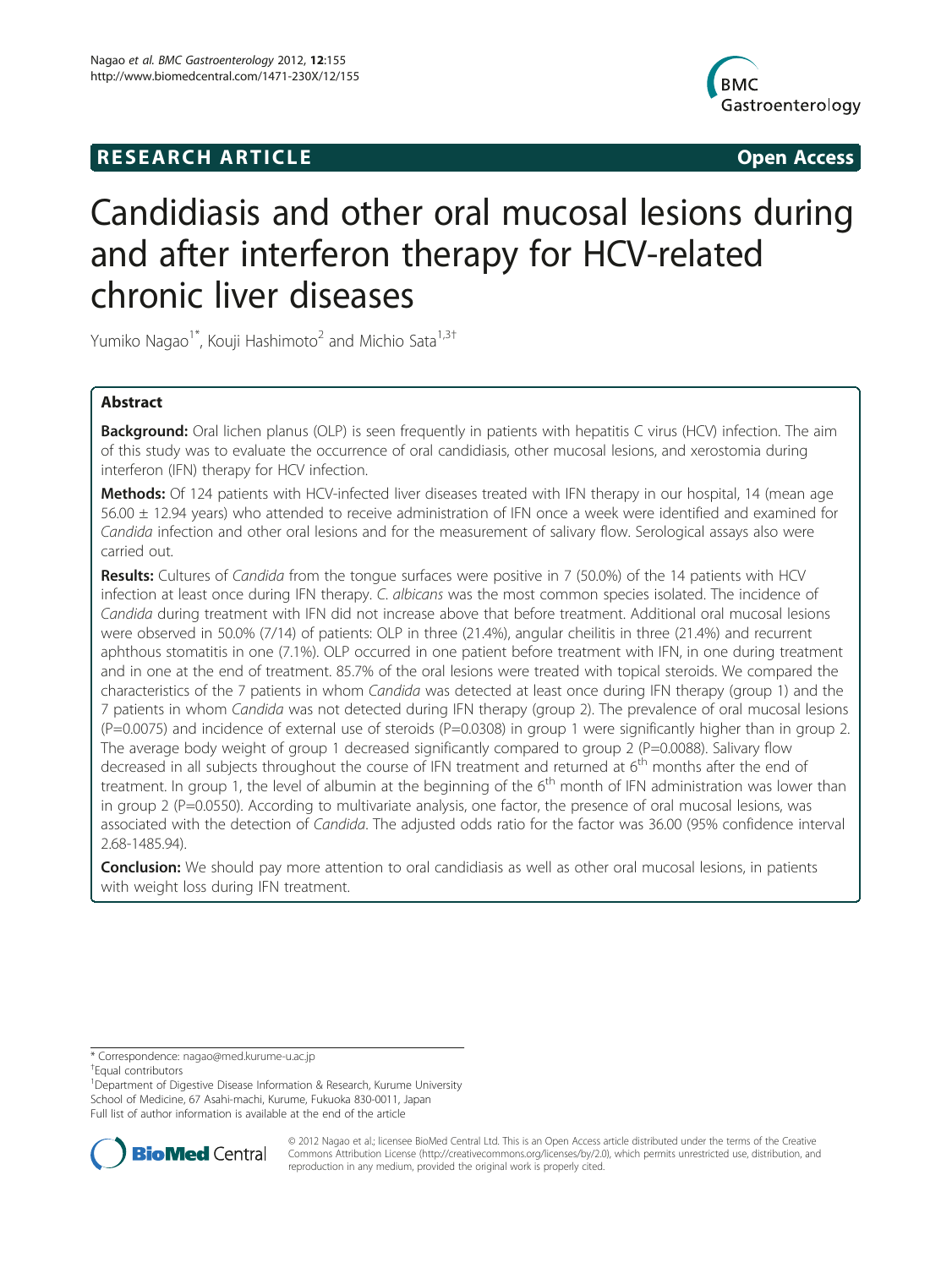## Background

Hepatitis C is a major global public health problem and hepatitis C virus (HCV) infection is one of the main causes of cirrhosis and hepatocellular carcinoma (HCC). Interferon (IFN) therapy reduces the incidence of hepatocarcinogenesis in patients with hepatitis C and improves the long-term prognosis [[1-4](#page-7-0)]. The standard therapy is a combination of pegylated interferon (Peg-IFN) and ribavirin (RBV). In addition, Peg-IFN, RBV, and telaprevir triple therapy is a new strategy expected to eradicate the HCV even in patients infected with difficult-to-treat genotype 1 strains, although adverse effects, such as anemia and rash, are frequent [\[5,6](#page-7-0)].

Extrahepatic manifestations of HCV infection are numerous [[7-10\]](#page-8-0). The most common diseases associated with HCV are hematologic, dermatologic, renal, and rheumatologic diseases.

Lichen planus (LP) is a chronic and mucocutaneous disease that can affect the oral mucosa, skin, genital mucosa, scalp and nails. A significant association between LP and chronic HCV infection has been reported in Japan, Italy, and Spain [[11](#page-8-0)-[16\]](#page-8-0). Previously, we reported that HCV was associated closely with extrahepatic manifestations such as oral LP (OLP) [\[12](#page-8-0)] and reported the examination of hepatitis C patients for oral lesions before, during and after IFN treatment [\[17,18](#page-8-0)]; OLP was seen in 11.7 (11/94)-16.7% (4/24). OLP can occur, become exacerbated and persist during IFN treatment for hepatitis C, even when serum HCV RNA becomes negative. Our study suggested that OLP pathogenesis in hepatitis C may be attributed to host factors induced by HCV infection, rather than direct pathological effects of the virus [\[17\]](#page-8-0).

Candida generally causes no problems in healthy people. Candida is commonly cultured from oral mucosal lesions. Overgrowth of *Candida*, however, can lead to local discomfort, an altered taste sensation, dysphagia from esophageal overgrowth resulting in poor nutrition, slow recovery, and prolonged hospital stays [\[19\]](#page-8-0). Risk factors associated with symptomatic candidiasis include: local or systemic immunosuppression, haematological disorders, broad-spectrum antibiotic use, inhaled or systemic steroids, xerostomia, diabetes, wearing dentures, obturators and orthodontic appliances, and smoking [\[20-23](#page-8-0)]. Candida is has been reported to be found in 37.0% to 76.7% of OLP cases [\[24,25\]](#page-8-0). The treatment of OLP with steroids is known to lead to secondary yeast infection, which may complicate the treatment of OLP. C. albicans, C. glabrata and C. tropicalis have been isolated from OLP lesions treated with topical steroids [\[25\]](#page-8-0).

Xerostomia is known as one of the adverse events observed during IFN therapy [[26,27\]](#page-8-0). Aghemo et al. reported that dry mouth occurring during IFN therapy results from a reversible inhibition of salivary gland function and that RBV causes salivary gland hypofunction [[27](#page-8-0)].

We also reported the salivary flow rate during IFN therapy [[18,28\]](#page-8-0). In a Japanese Phase III trial of Peg-IFN alfa-2a and RBV involving 199 patients with chronic hepatitis C, including 99 patients with IFN treatment-naive genotype 1 and 100 patients with patients whom had not had a SVR after IFN therapy, 6.5% of all patients developed dry mouth. On the other hand, in a Japanese Phase III trial of Peg-IFN alfa-2b and RBV involving 332 chronic hepatitis C patients, including 269 patients for 48 weeks treatment duration with genotype 1b and high virus load, and 63 patients for 24 weeks treatment duration with others, 15.6% of all patients developed dry mouth.

There have been few reports on oral Candida before, during and after IFN treatment for chronic hepatitis C patients. The aims of this study were to determine the incidence of Candida as well as the development of OLP, angular cheilitis, recurrent aphthous stomatitis, and xerostomia, in the course of IFN treatment of patients with chronic hepatitis C.

## Materials and methods

#### **Patients**

A total of 124 consecutive HCV-infected patients for whom IFN therapy was planned had checkups for oral mucosal diseases, based on our hospital's clinical pathway in the Digestive Diseases Center at Kurume University Hospital Japan from July 30, 2008 to October 28, 2009. In this Digestive Diseases Center, physicians, surgeons, radiologists and an oral surgeon examine each patient in their own specialized area.

Seventeen of 124 patients agreed to the simultaneous consultation of the hepatologist and oral surgeon in our Digestive Diseases Center in order to receive administration of Peg-IFN and an oral examination once per week. The other 107 patients did not consult a doctor every week. Fourteen patients completed therapy. Three patients discontinued IFN treatment because of null-response. Systemic autoimmune disorders such as autoimmune hepatitis, and Sjögren's syndrome were considered as exclusion criteria for IFN therapy.

The 14 patients, 3 men and 11 women, who completed IFN therapy were examined. They ranged in age from 25 to 70 years, with an average age of  $56.00 \pm 12.94$  years. Eleven patients with HCV genotype 1 received administration of Peg-IFN/RBV for 48-72 weeks. Two patients with HCV genotype 2 received administration of Peg-IFN/RBV for 24 weeks, and one patient with liver cirrhosis (HCV genotype 2) received administration of IFN beta for 24 weeks.

## Methods

#### Examination of oral mucosal disease

We questioned the subjects about their frequency of tooth-brushing. We used the headband fiber (50-100-10,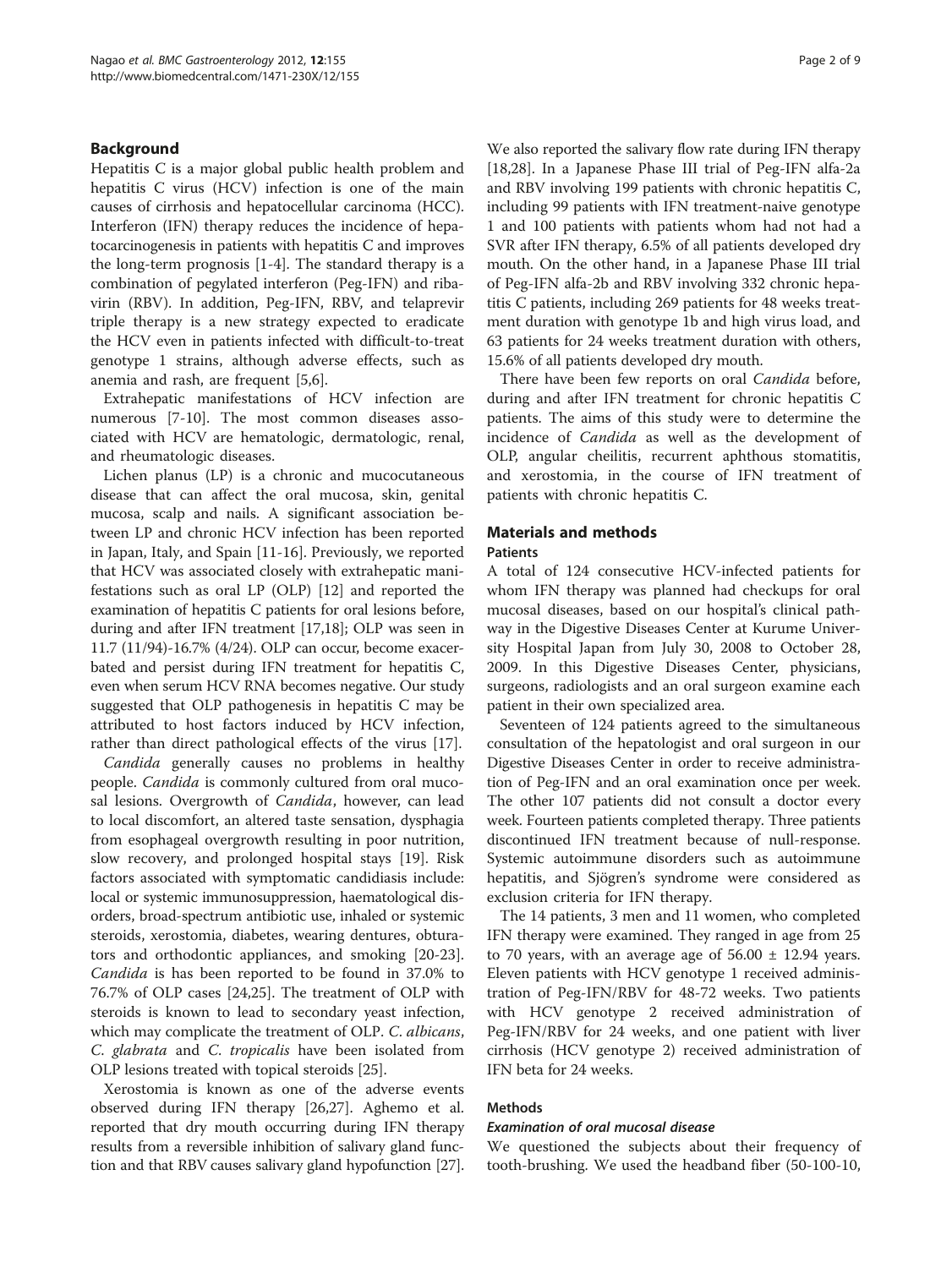Daiichi Medical Co., Ltd.) with a brightness of 34,000 luces for mucosal examination. Oral biopsy was performed on some patients. The diagnosis of OLP was made on the basis of clinical and/or histopathological features. All patients were examined before IFN therapy, at the beginning of the 2<sup>nd</sup> week of IFN administration, at the beginning of the  $3<sup>rd</sup>$  month of IFN administration, at the beginning of the  $6<sup>th</sup>$  month of IFN administration, at the end of IFN therapy, and at 6<sup>th</sup> months after the end of treatment. The patients were weighed at each hospital visit. When a patient complained of haphalgesia and a burning sensation from oral musocal lesions, we prescribed external steroids, such as  $0.1\%$  Dexamethasone (Dexaltin<sup>®</sup> Nippon Kayaku Co., Ltd, Tokyo, Japan), Triamcinolone acetonide (Aphthaseal® Taisho Toyama Pharmaceutical Co., Ltd, Tokyo, Japan), and Beclometasone dipropionate (Salcoat<sup>®</sup> Teijin Pharma Co., Ltd, Tokyo, Japan).

## Salivary flow

Salivary flow was measured in all patients. We used a simple and low-cost test for detection of xerostomia and this required chewing on a piece of gauze for 2 min. A salivary flow rate of below 2  $g/2$  min was judged as decreased salivary secretion. All patients were examined before IFN therapy, at the beginning of the  $2<sup>nd</sup>$  week of IFN administration, at the beginning of the  $3<sup>rd</sup>$  month of IFN administration, at the beginning of the  $6<sup>th</sup>$  month of IFN administration, at the end of IFN therapy, and at  $6<sup>th</sup>$  months after the end of treatment.

## Candida isolation

We examined *Candida* species on the surface of the tongue in 14 patients with chronic liver diseases before, during, and after IFN therapy. The surface of the tongue was rubbed ten times with cotton swabs and these were placed on CHROMagar Candida slants. CHROMagar Candida medium (CHROMagar, Paris, France) was prepared according to the manufacturer's instructions. The swab was inoculated into CHROMagar Candida medium by rotating the swab head on the surface of the medium. The plates were incubated at 35°C for 48 h. Colony morphology and colour description were assigned in a standard manner by a single investigator.

When a patient diagnosed with candidiasis complained of a burning sensation in the oral cavity, we administered an antifungal agent, such as Miconazole (Florid® Mochida Pharmaceutical Co., Ltd, Tokyo, Japan) and Itraconazole (Itrizole<sup>®</sup> Janssen Pharmaceutical K.K., Tokyo, Japan).

#### Serological assays

At each visit to our hospital for administration of IFN, the patients were tested for platelets (PLT), white blood cell (WBC), and hemoglobin (Hb), and for the following liver function tests: serum alanine aminotransferase (ALT), aspartate aminotransferase (AST), lactate dehydrogenase (LDH), total bilirubin (T.Bil) and albumin (Alb). The presence of anti-SS-A and anti-SS-B antibodies in all patients was tested by using an enzymelinked immunosorbent assay (ELISA). The normal levels of anti-SS-A (SS-A/Ro(E)[S]; TFB, Ink, Japan) and anti-SS-B (SS-B/La(E)[S]; TFB, Ink, Japan) are less than 10 U/mL, respectively.

## Evaluation of liver diseases

HCV RNA was analyzed in serum by quantitative PCR assay (COBAS AMPLICOR HCV MONITOR v 2.0 Test, COBAS AmpliPrep/COBAS Taq-Man HCV Test, Roche Molecular Systems, New Jersey, US) [\[29,30\]](#page-8-0). HCV genotype was determined by polymerase chain reaction assay, using a mixture of primers for the subtype, as reported previously [[31\]](#page-8-0). Ultrasonographic examination was performed on all patients in order to investigate the shape of the liver and lesions occupying the liver. Computed tomography and liver biopsy were performed on some patients. We used other possible predictors of progression of liver cirrhosis, including serum Alb, T.Bil, prothrombin time, and PLT.

### Ethical considerations

This investigation was undertaken with the understanding and consent of each participating subject and has been conducted in full accordance with ethical principles of the World Medical Association Declaration of Helsinki. The Ethical Committee of Kurume University concluded that this study was not included in an ethic guideline because this study is a medical practice aimed for diagnosis and treatment.

#### Statistical analysis

All data are expressed as mean ± standard error. Differences between the two groups were analyzed using the Mann-Whitney U test, Wilcoxon's test, and the Fisher's exact test. Differences were judged significant for p <0.05 (two-tailed). Adjusted odds ratios were calculated using logistic regression analysis. All statistical analyses were conducted using JMP Version 6 (SAS Institute, Cary, NC, USA). The level of statistical significance was defined as 0.05.

## Results

## Incidence of positive Candida cultures and development of oral mucosal lesions

Cultures of *Candida* from the tongue surfaces were positive in seven (50.0%) of the 14 patients with HCV infection at least once during IFN therapy. Table [1](#page-3-0) shows the association of the incidence of positive Candida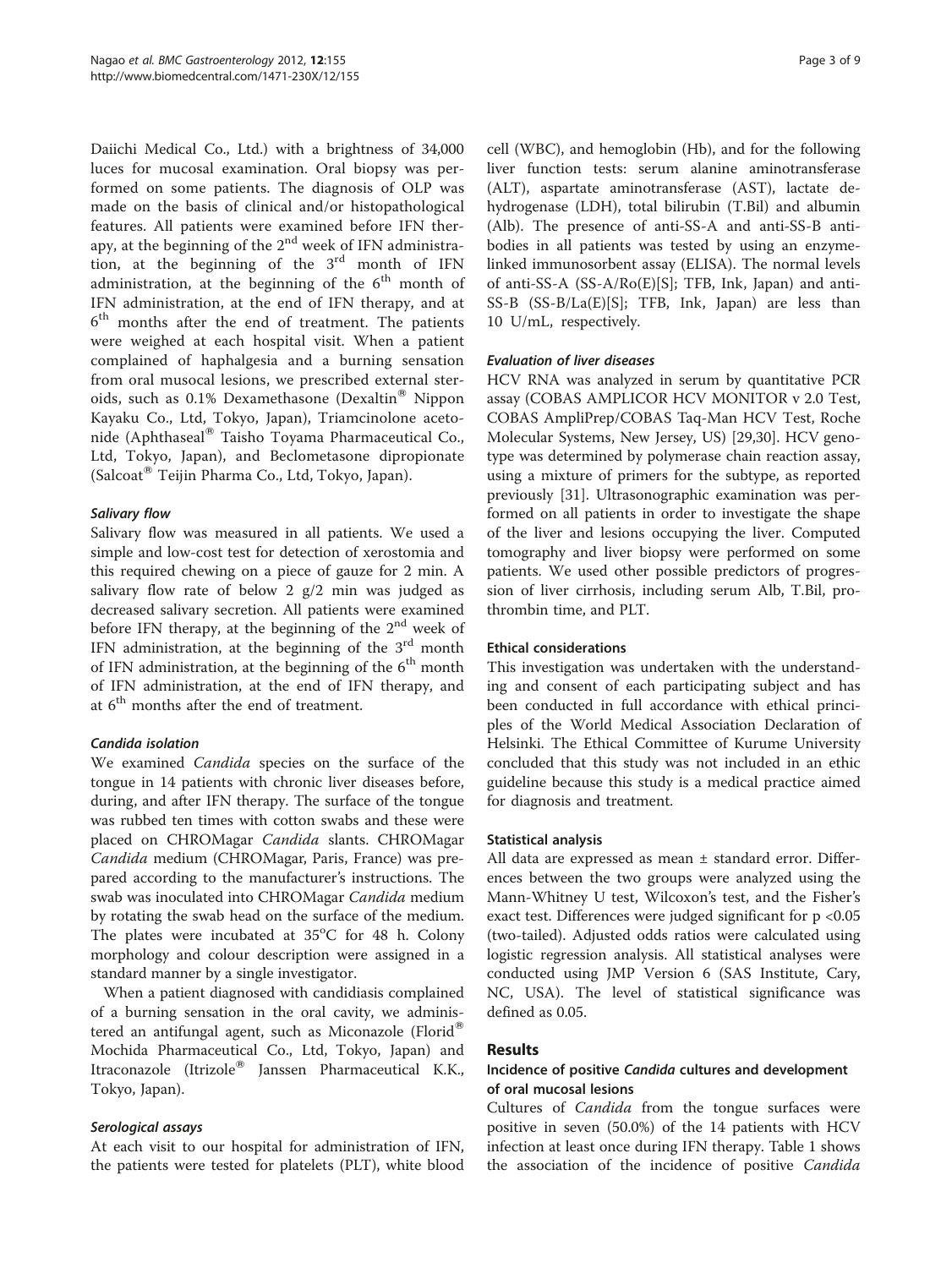## <span id="page-3-0"></span>Table 1 Characteristics of the subjects

| No.                                      | Age                                            | Sex       | Liver<br><b>Diagnosis</b>              | <b>HCV</b><br>genotype | <b>HCV</b><br><b>RNA</b><br>level | <b>IFN</b>  |                             |                |                          |               |                                     |
|------------------------------------------|------------------------------------------------|-----------|----------------------------------------|------------------------|-----------------------------------|-------------|-----------------------------|----------------|--------------------------|---------------|-------------------------------------|
|                                          |                                                |           |                                        |                        |                                   |             | <b>Before</b><br><b>IFN</b> | colony<br>(n)  | 2 W after<br><b>IFN</b>  | colony<br>(n) | 3 M after IFN                       |
| $\overline{1}$                           | 70                                             | F         | $CH-C$                                 | 1 <sub>b</sub>         | High                              | Peg-IFN/RBV | $\equiv$                    |                | $\overline{\phantom{0}}$ |               | $\qquad \qquad -$                   |
| $\overline{2}$                           | 52                                             | ${\sf M}$ | $CH-C$                                 | 1 <sub>b</sub>         | High                              | Peg-IFN/RBV | $^+$                        |                | $\! +$                   |               | $\boldsymbol{+}$                    |
|                                          |                                                |           |                                        |                        |                                   |             | C. albicans                 | 3              | C. albicans              | $\mathbf{1}$  | C. albicans                         |
|                                          |                                                |           |                                        |                        |                                   |             | OLP                         |                | OLP                      |               | OLP                                 |
| 3                                        | 33                                             | F         | $CH-C$                                 | 1 <sub>b</sub>         | High                              | Peg-IFN/RBV | $^+$<br>C. albicans         | $\overline{2}$ |                          |               |                                     |
| $\overline{4}$                           | 53                                             | F         | $LC-C$                                 | ND<br>(serogroup 2)    | Low                               | IFN beta    | $\overline{\phantom{0}}$    |                |                          |               |                                     |
| 5                                        | 70                                             | F         | $CH-C$                                 | 2a                     | High                              | Peg-IFN/RBV | $\! + \!\!\!\!$             |                |                          |               | $^+$                                |
|                                          |                                                |           |                                        |                        |                                   |             | C. albicans                 | $\mathbf{1}$   |                          |               | C. albicans                         |
|                                          |                                                |           |                                        |                        |                                   |             |                             |                |                          |               | C. parapsilosis                     |
| 6                                        | 60                                             | F         | $CH-C$                                 | 2a                     | High                              | Peg-IFN/RBV | $\qquad \qquad -$           |                |                          |               |                                     |
| 7                                        | 57                                             | F         | $CH-C$                                 | 1 <sub>b</sub>         | High                              | Peg-IFN/RBV | $\! + \!\!\!\!$             |                |                          |               | $\boldsymbol{+}$                    |
|                                          |                                                |           |                                        |                        |                                   |             | C. albicans                 | $\overline{2}$ |                          |               | C. albicans                         |
|                                          |                                                |           |                                        |                        |                                   |             |                             |                |                          |               | recurrent<br>aphthous<br>stomatitis |
| 8                                        | 58                                             | F         | $CH-C$                                 | 1 <sub>b</sub>         | High                              | Peg-IFN/RBV |                             |                |                          |               |                                     |
| 9                                        | 25                                             | F         | $CH-C$                                 | 1 <sub>b</sub>         | High                              | Peg-IFN/RBV | $\overline{\phantom{0}}$    |                |                          |               |                                     |
| 10                                       | 54                                             | F         | $CH-C$                                 | 1 <sub>b</sub>         | High                              | Peg-IFN/RBV | $\qquad \qquad -$           |                |                          |               |                                     |
| 11                                       | 61                                             | F         | $CH-C$                                 | 1 <sub>b</sub>         | High                              | Peg-IFN/RBV | $^+$                        |                |                          |               | $\boldsymbol{+}$                    |
|                                          |                                                |           |                                        |                        |                                   |             | C. albicans                 | $\mathbf{1}$   |                          |               | C. albicans                         |
|                                          |                                                |           |                                        |                        |                                   |             |                             |                |                          |               | angular<br>cheilitis                |
| 12                                       | 69                                             | F         | $CH-C$                                 | 1 <sub>b</sub>         | High                              | Peg-IFN/RBV |                             |                |                          |               | $\! + \!$                           |
|                                          |                                                |           |                                        |                        |                                   |             | C. albicans                 | $\overline{1}$ |                          |               | C. albicans                         |
| 13                                       | 60                                             | M         | $CH-C$                                 | 1 <sub>b</sub>         | High                              | Peg-IFN/RBV |                             |                |                          |               |                                     |
| 14                                       | 62                                             | M         | $CH-C$                                 | 1 <sub>b</sub>         | Low                               | Peg-IFN/RBV |                             |                |                          |               |                                     |
|                                          |                                                |           |                                        |                        |                                   |             |                             |                |                          |               |                                     |
|                                          |                                                |           |                                        |                        |                                   |             |                             |                |                          |               | OLP                                 |
|                                          | Incidence of Candida<br>or mucosal lesions (%) |           |                                        |                        |                                   |             | 42.86%                      |                | 7.14%                    |               | 35.71%                              |
|                                          | Total colonies (n)                             |           |                                        |                        |                                   |             |                             | 10             |                          | $\mathbf{1}$  |                                     |
|                                          |                                                |           | C. albicans (the number of patients)   |                        |                                   |             | 6                           |                | $\mathbf{1}$             |               | 5                                   |
| C. parapsilosis (the number of patients) |                                                |           |                                        |                        |                                   | 0           |                             | $\mathbf 0$    |                          | 1             |                                     |
| C. lusitaniae (the number of patients)   |                                                |           |                                        |                        |                                   |             | 0                           |                | 0                        |               | 0                                   |
|                                          |                                                |           | C. tropicalis (the number of patients) |                        |                                   |             | 0                           |                | 0                        |               | $\circ$                             |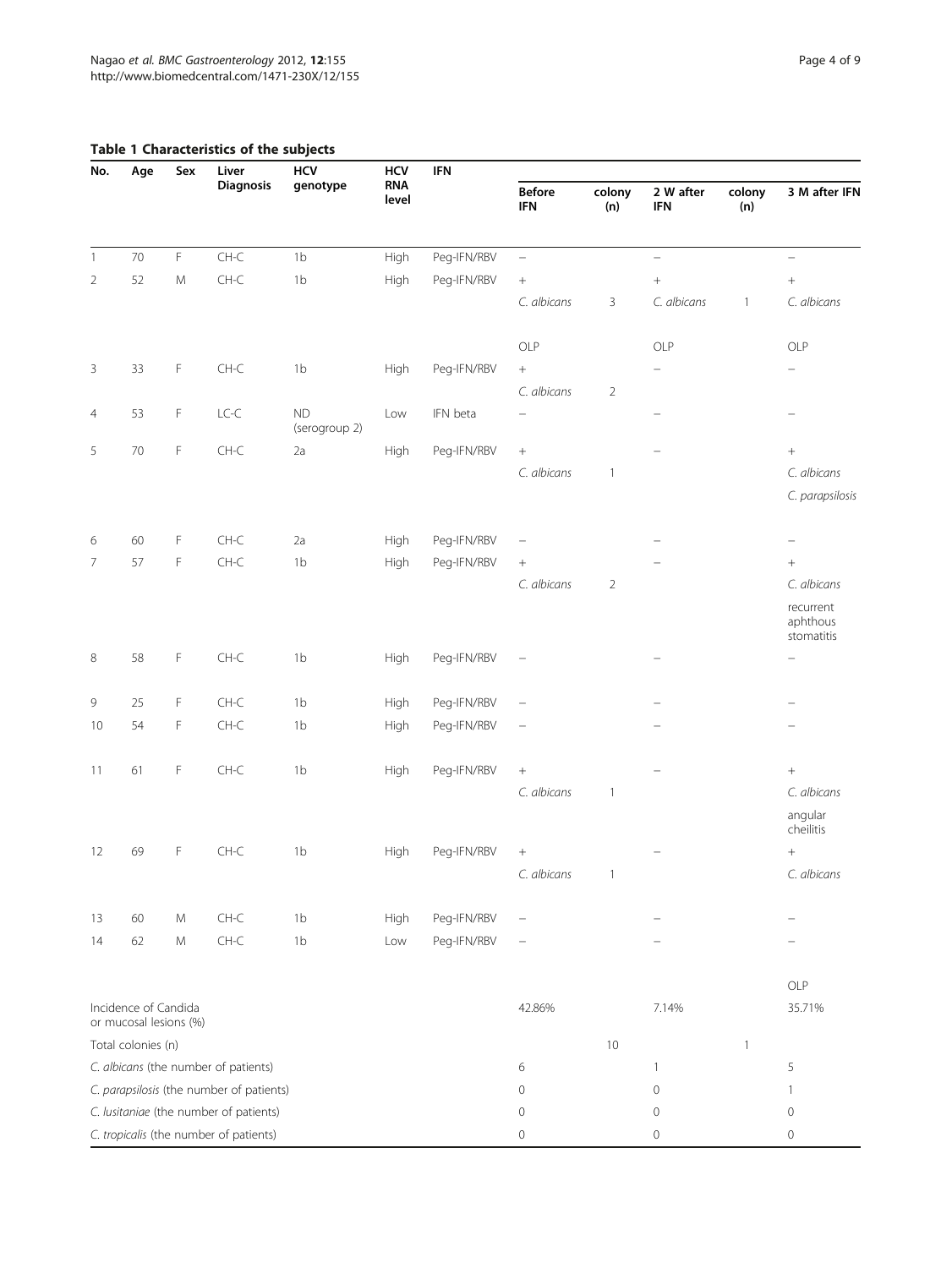| Candida                  |                                             |                |                                  |               |                               |                |                                                       | Oral               | Study        |
|--------------------------|---------------------------------------------|----------------|----------------------------------|---------------|-------------------------------|----------------|-------------------------------------------------------|--------------------|--------------|
| colony<br>(n)            | 6 M<br>after<br>$\ensuremath{\mathsf{IFN}}$ | colony<br>(n)  | end of<br>treatment              | colony<br>(n) | 6 M after end<br>of treatment | colony<br>(n)  | Detection<br>during<br>IFN therapy<br>(at least once) | mucosal<br>lesions | group<br>1/2 |
|                          | $\overline{\phantom{0}}$                    |                | $\overline{\phantom{0}}$         |               | $\overline{a}$                |                | $\overline{\phantom{0}}$                              | $\equiv$           | group 2      |
|                          | $\, +$                                      |                | $^{+}$                           |               | $\boldsymbol{+}$              |                | $\! + \!\!\!\!$                                       | $\! +$             | group 1      |
| $\overline{\phantom{a}}$ | C. albicans                                 | $\mathbf{1}$   | C. albicans                      | $\mathbf{1}$  | C. albicans                   | $\overline{2}$ |                                                       |                    |              |
|                          |                                             |                |                                  |               | C. tropicalis                 | $\mathbf{1}$   |                                                       |                    |              |
|                          | OLP                                         |                | OLP                              |               | OLP                           |                |                                                       |                    |              |
|                          |                                             |                |                                  |               |                               |                |                                                       |                    | group 2      |
|                          |                                             |                |                                  |               |                               |                |                                                       |                    | group 2      |
|                          | $\! +$                                      |                | $\boldsymbol{+}$                 |               |                               |                | $^{+}$                                                | $\! +$             | group 1      |
| $\mathbf{1}$             | C. albicans                                 | $\overline{2}$ | C. albicans                      | $\sqrt{2}$    |                               |                |                                                       |                    |              |
| $\overline{1}$           |                                             |                |                                  |               |                               |                |                                                       |                    |              |
|                          | angular cheilitis                           |                |                                  |               |                               |                |                                                       |                    |              |
|                          |                                             |                |                                  |               |                               |                |                                                       |                    | group 2      |
|                          | $^+$                                        |                | $^{+}$                           |               |                               |                | $^{+}$                                                | $\! + \!\!\!\!$    | group 1      |
| $\overline{\phantom{a}}$ | C. albicans                                 | $\overline{1}$ | C. albicans                      | $\mathbf{1}$  | C. albicans                   | $\mathbf{1}$   |                                                       |                    |              |
|                          | recurrent aphthous<br>stomatitis            |                | recurrent aphthous<br>stomatitis |               |                               |                |                                                       |                    |              |
|                          | $\! + \!\!\!\!$                             |                |                                  |               |                               |                |                                                       |                    | group 1      |
|                          | C. albicans                                 | $\mathbf{1}$   |                                  |               |                               |                |                                                       |                    |              |
|                          |                                             |                |                                  |               |                               |                |                                                       |                    | group 2      |
|                          |                                             |                |                                  |               |                               |                |                                                       | $\! + \!$          | group 2      |
|                          |                                             |                | OLP                              |               | OLP                           |                |                                                       |                    |              |
|                          |                                             |                |                                  |               |                               |                |                                                       | $\! +$             | group 1      |
| $\overline{\phantom{a}}$ | C. albicans                                 | $\overline{1}$ |                                  |               |                               |                |                                                       |                    |              |
|                          |                                             |                |                                  |               |                               |                |                                                       |                    |              |
|                          |                                             |                | $\boldsymbol{+}$                 |               |                               |                |                                                       | $\! + \!\!\!\!$    | group 1      |
|                          | C. albicans                                 | $\mathbf{I}$   | C. albicans                      | <b>H</b>      | C. albicans                   | Т.             |                                                       |                    |              |
|                          | angular cheilitis                           |                |                                  |               |                               |                |                                                       |                    |              |
|                          | $\overline{\phantom{0}}$                    |                | $\overline{\phantom{0}}$         |               |                               |                |                                                       |                    | group 2      |
|                          |                                             |                | $+$                              |               |                               |                | $\! + \!\!\!\!$                                       | $\! + \!$          | group 1      |
|                          |                                             |                | C. lusitaniae                    | $\mathbf{1}$  |                               |                |                                                       |                    |              |
|                          | OLP                                         |                | OLP                              |               | OLP                           |                |                                                       |                    |              |
|                          | 42.86%                                      |                | 35.71%                           |               | 21.43%                        |                | 50.00%                                                | 50.00%             |              |
| $\,$ 6 $\,$              |                                             | $\overline{7}$ |                                  | $\,$ 6 $\,$   |                               | $\sqrt{5}$     |                                                       |                    |              |
|                          | $\epsilon$                                  |                | $\overline{4}$                   |               | 3                             |                |                                                       |                    |              |
|                          | $\mathsf{O}\xspace$                         |                | $\mathbf 0$                      |               | $\mathsf{O}\xspace$           |                |                                                       |                    |              |
|                          | $\mathsf{O}\xspace$                         |                | 1                                |               | $\mathsf{O}\xspace$           |                |                                                       |                    |              |
|                          | $\mathsf{O}\xspace$                         |                | $\mathbf 0$                      |               |                               |                |                                                       |                    |              |

HCV, hepatitis C virus; CH-C, chronic hepatitis C; LC-C, liver cirrhosis type C; OLP, oral lichen planus; C., Candida; IFN, interferon; Peg-IFN, pegylated interferon; RBV, ribavirin; M, male; F, female; ND, not detected; −, negative; +, positive.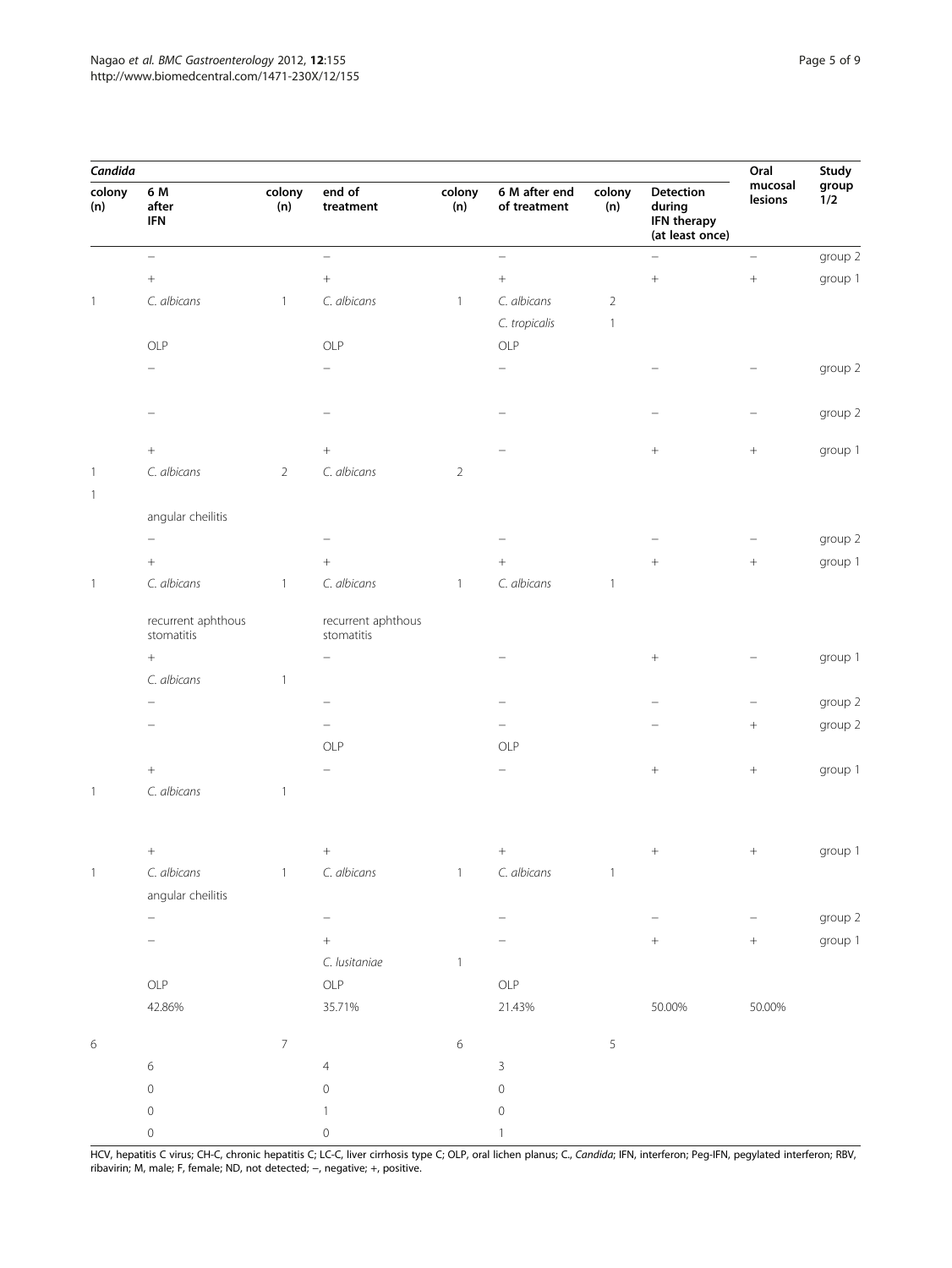cultures and IFN therapy. The incidence of positive Candida cultures was 42.86% (6 cases, C. albicans) before IFN therapy, 7.14% (1 case, C. albicans) at the beginning of the  $2<sup>nd</sup>$  week of IFN administration, 35.71% (4 cases, C. albicans; 1 case, C. albicans and C. parapsilosis) at the beginning of the  $3<sup>rd</sup>$  month of IFN administration, 42.86% (6 cases, C. albicans) at the beginning of the  $6<sup>th</sup>$ month of IFN administration, 35.71% (4 cases, C. albicans; 1 case, C. lusitaniae) at the end of IFN therapy and 21.43% (2 cases, C. albicans; 1 case, C. albicans and C. tropicalis) at  $6<sup>th</sup>$  months after the end of treatment. C. albicans was the most common species isolated from tongue surfaces. The incidence of Candida during treatment with IFN did not increase above that before treatment.

Oral mucosal lesions were observed in 50.00% (7/14) of patients: three with OLP (21.43%, 2 men and 1 woman), three with angular cheilitis (21.43%, 3 women) and one with recurrent aphthous stomatitis (7.14%, 1 woman). OLP occurred in one patient before treatment with IFN, in one during treatment and in one at the end of treatment (Table [1](#page-3-0)). Patient no. 2 (a 52 year old male) had erosive OLP before IFN therapy; his lesions became exacerbated during IFN therapy but he was able to complete the therapy because of improvement with steroid application.

We administered antifungal agents to two patients (nos. 2 and 5 in Table [1](#page-3-0)) with candidiasis who complained of burning pain and prescribed external steroids for six patients (nos. 2, 5, 7, 10, 11, and 12 in Table [1](#page-3-0)) with oral mucosal lesions.

## Comparison between Candida positive and negative groups

We compared the characteristics of the 7 patients (group 1) in whom Candida was detected at least once during IFN therapy and the 7 patients (group 2) in whom *Candida* was not detected during treatment (Table [2\)](#page-6-0). The prevalence of oral mucosal lesions and incidence of external use of steroids were 85.71% (6/7) and 71.43% (5/7), respectively, in group 1 and 14.29%  $(1/7)$  and 14.29%  $(1/7)$ , respectively, in group 2. The prevalence of oral mucosal lesions (P=0.0075) and incidence of external use of steroids (P=0.0308) was significantly higher in group 1 than group 2. The diagnosis of oral mucosal disease in group 1 included: OLP (n=2), angular cheilitis  $(n=3)$ , and recurrent aphthous stomatitis (n=1). That in group 2 was OLP (n=1).

Body weight decreased significantly in group 1 during IFN therapy, compared to group  $2$  (P=0.0088). Number of neutrophils, PLT, Alb, and Hb decreased in all subjects throughout the course of IFN treatment. In group 1, the level of Alb at the beginning of the  $6<sup>th</sup>$  month of IFN

administration was lower than in group  $2$  (P=0.0550, Table [2](#page-6-0)). The number of times teeth were brushed after every meal was lower in group 1 than group 2.

## Salivary flow

Salivary flow decreased in all subjects throughout the course of IFN treatment and returned at  $6<sup>th</sup>$  months after the end of treatment (Table [2\)](#page-6-0). Salivary flow was  $6.10 \pm$ 1.81 g/2 min before IFN therapy,  $5.71 \pm 2.60$  g/2 min at the beginning of the  $2<sup>nd</sup>$  week of IFN administration, 5.23  $\pm$  2.14 g/2 min at the beginning of the 3<sup>rd</sup> month of IFN administration,  $5.42 \pm 1.97$  g/2 min at the beginning of the 6<sup>th</sup> month of IFN administration, 5.31  $\pm$  2.06 g/ 2 min at the end of IFN therapy and  $6.02 \pm 1.81$  g/2 min at  $6<sup>th</sup>$  months after the end of treatment. There was no significant difference in the salivary flow between group 1 and group 2.

## Multivariate analysis

According to multivariate analysis, one factor, the presence of oral mucosal lesions, was associated with the detection of Candida. The adjusted odds ratio for the factor was 36.00 (95% confidence interval 2.68-1485.94).

## **Discussion**

Oral Candida albicans is known to have been isolated from patients with OLP [\[24,25](#page-8-0)]. Some Candida albicans isolates with special virulence attributes might be cofactors which contribute to the development of OLP, especially erosive OLP [\[32\]](#page-8-0). The erosive OLP can cause spontaneous pain during eating and tooth-brushing.

There have been few reports of the detection of oral Candida before, during and after IFN treatment for chronic hepatitis C. In this study, Candida was detected in 50.0% of patients with HCV-related chronic liver disease and who received IFN treatment. The most significant factor associated with Candida was the presence of oral mucosal lesions associated with IFN therapy. 85.71% (6/7) of the oral lesions were treated with topical steroids. We found no correlation between HCV genotype, levels of HCV RNA, IFN type, dose or administration schedule, or effect of IFN therapy with Candida detection.

Poor oral health has been reported in HCV-infected patients [\[33](#page-8-0)-[36](#page-8-0)]. Coates et al. reported that the experience of dental caries was significantly worse in HCVinfected subjects than in patients in general [[33\]](#page-8-0). Griffin et al. found that patients with rheumatoid arthritis, diabetes or a liver condition were twice as likely to have an urgent need for dental treatment as patients who did not have these diseases and documented a high burden of unmet dental care needs among patients with chronic diseases [\[36](#page-8-0)]. The authors showed that HCV was the strongest predictor of patients reporting poor oral health.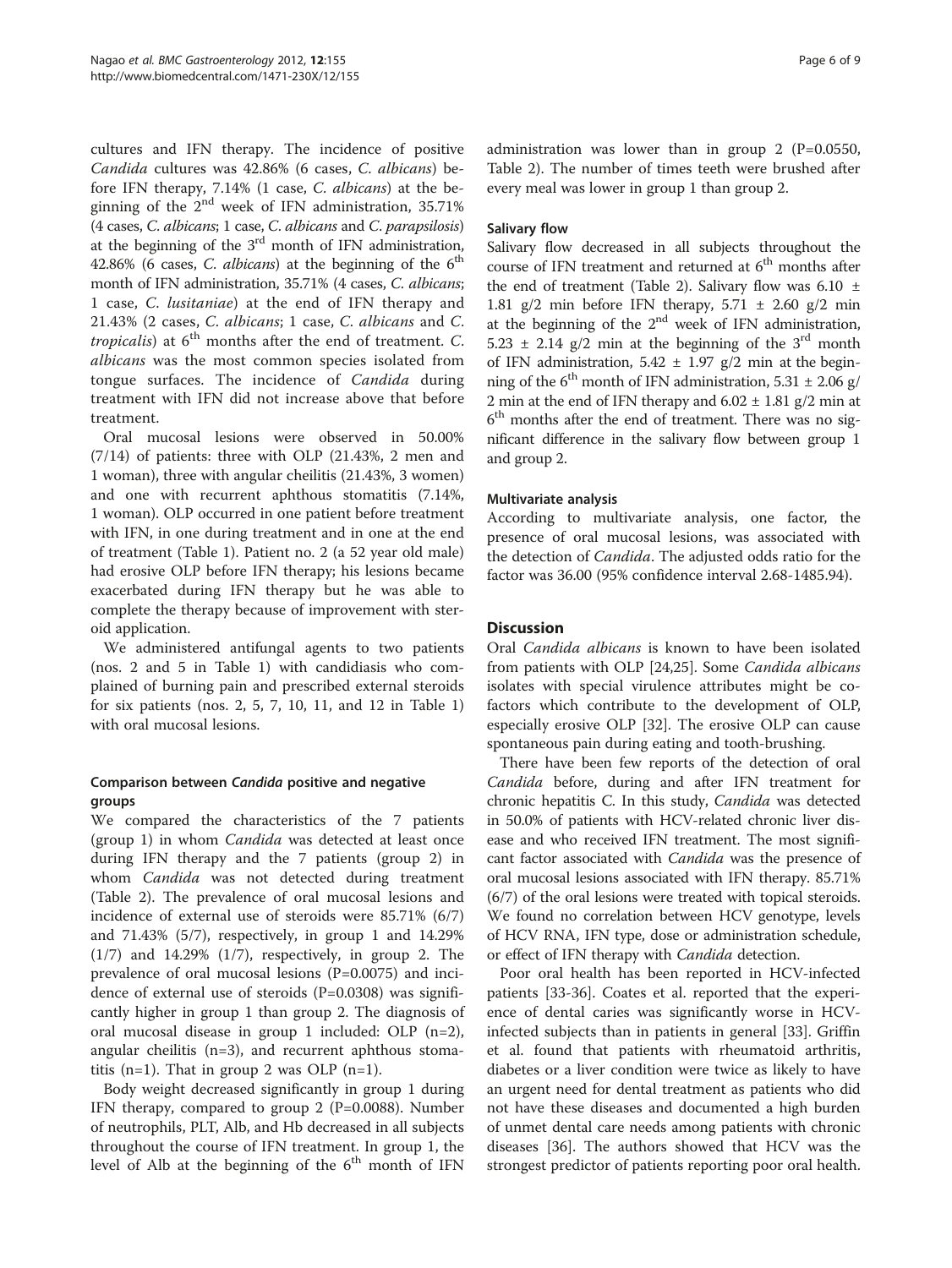## <span id="page-6-0"></span>Table 2 Comparison between Candida positive and negative groups

|                                    |                          | <b>Total</b>         | Goup 1               | Group 2              | P value   |
|------------------------------------|--------------------------|----------------------|----------------------|----------------------|-----------|
| Subjects (n)                       |                          | 14                   | 7                    | 7                    |           |
| Sex (M/F)                          |                          | 3/11                 | 2/5                  | 1/6                  | <b>NS</b> |
| Age (mean $\pm$ SD)                |                          | $56.00 \pm 12.94$    | $61.30 \pm 6.47$     | $50.71 \pm 16.00$    | <b>NS</b> |
| HCV genotype                       | 1 <sub>b</sub>           | 11 (78.57%)          | 6 (85.71%)           | 5 (71.43%)           | <b>NS</b> |
|                                    | 2a                       | 2 (14.29%)           | 1 (14.29%)           | 1 (14.29%)           | <b>NS</b> |
|                                    | ND (serotype 2)          | $1(7.14\%)$          | $0(0\%)$             | 1 (14.29%)           | <b>NS</b> |
| <b>HCV RNA level</b>               | High                     | 12 (85.71%)          | 6 (85.71%)           | 6 (85.71%)           | <b>NS</b> |
|                                    | Low                      | 2 (14.29%)           | 1 (14.29%)           | 1 (14.29%)           | <b>NS</b> |
| Weight loss during IFN therapy     |                          | $5.69 \pm 4.57$      | $8.71 \pm 2.81$      | $2.66 \pm 4.00$      | 0.0088    |
| Neutrophil count (µ/L)             | Before IFN               | 2546.11 ± 793.47     | 2481.34 ± 599.67     | 2610.89 ± 997.36     | <b>NS</b> |
|                                    | 2 weeks after IFN        | $1229.11 \pm 590.25$ | $1260.51 \pm 473.58$ | 1197.70 ± 726.82     | <b>NS</b> |
|                                    | 3 months after IFN       | 1343.05 ± 584.48     | $1636.51 \pm 670.69$ | 1049.59 ± 298.98     | <b>NS</b> |
|                                    | 6 months after IFN       | $1319.11 \pm 301.15$ | 1442.69 ± 194.15     | $1195.53 \pm 350.95$ | <b>NS</b> |
|                                    | End of treatment         | 1360.21 ± 547.74     | $1420.54 \pm 401.41$ | $1299.87 \pm 693.13$ | <b>NS</b> |
|                                    | 6 months after treatment | $2349.21 \pm 695.36$ | $2578.63 \pm 716.47$ | $2119.80 \pm 641.48$ | <b>NS</b> |
| $PLT (x10-4/µL)$                   | Before IFN               | $17.58 \pm 7.06$     | $17.54 \pm 3.32$     | $17.61 \pm 9.84$     | <b>NS</b> |
|                                    | 2 weeks after IFN        | $14.04 \pm 7.28$     | 14.37 ±4.70          | $13.71 \pm 9.61$     | <b>NS</b> |
|                                    | 3 months after IFN       | $13.69 \pm 6.08$     | $14.27 \pm 5.36$     | $13.11 \pm 7.12$     | <b>NS</b> |
|                                    | 6 months after IFN       | $13.20 \pm 5.31$     | $14.21 \pm 4.72$     | $12.19 \pm 6.03$     | <b>NS</b> |
|                                    | End of treatment         | $14.45 \pm 5.05$     | $14.50 \pm 4.59$     | $14.40 \pm 5.84$     | <b>NS</b> |
|                                    | 6 months after treatment | $16.86 \pm 6.03$     | $18.14 \pm 4.29$     | $15.59 \pm 7.52$     | <b>NS</b> |
| Hb (g/dL)                          | Before IFN               | $13.97 \pm 1.08$     | $13.91 \pm 1.26$     | $14.03 \pm 0.97$     | <b>NS</b> |
|                                    | 2 weeks after IFN        | $13.04 \pm 1.06$     | 13.33± 1.34          | $12.76 \pm 0.67$     | <b>NS</b> |
|                                    | 3 months after IFN       | $10.94 \pm 1.55$     | $10.40 \pm 1.57$     | $11.47 \pm 1.45$     | <b>NS</b> |
|                                    | 6 months after IFN       | $10.61 \pm 1.73$     | $9.81 \pm 1.45$      | $11.41 \pm 1.70$     | <b>NS</b> |
|                                    | End of treatment         | $10.99 \pm 1.74$     | $10.23 \pm 1.89$     | $11.74 \pm 1.27$     | <b>NS</b> |
|                                    | 6 months after treatment | $13.29 \pm 1.48$     | $12.99 \pm 2.05$     | $13.59 \pm 0.58$     | <b>NS</b> |
| Alb (q/dL)                         | Before IFN               | $4.18 \pm 0.35$      | $4.10 \pm 0.34$      | $4.26 \pm 0.36$      | <b>NS</b> |
|                                    | 2 weeks after IFN        | $3.76 \pm 0.48$      | $3.75 \pm 0.38$      | $3.76 \pm 0.59$      | <b>NS</b> |
|                                    | 3 months after IFN       | $3.84 \pm 0.37$      | $3.76 \pm 0.45$      | $3.92 \pm 0.28$      | <b>NS</b> |
|                                    | 6 months after IFN       | $3.88 \pm 0.33$      | $3.74 \pm 0.42$      | $4.02 \pm 0.12$      | 0.0550    |
|                                    | End of treatment         | $3.90 \pm 0.38$      | $3.77 \pm 0.35$      | $4.03 \pm 0.39$      | <b>NS</b> |
|                                    | 6 months after treatment | $4.27 \pm 0.35$      | $4.23 \pm 0.34$      | $4.30 \pm 0.39$      | <b>NS</b> |
| Salivary flow (g/2 min)            | Before IFN               | $6.10 \pm 1.81$      | $5.86 \pm 1.90$      | $6.38 \pm 1.81$      | NS.       |
|                                    | 2 weeks after IFN        | $5.71 \pm 2.60$      | $5.88 \pm 2.33$      | $5.55 \pm 3.03$      | <b>NS</b> |
|                                    | 3 months after IFN       | $5.23 \pm 2.14$      | $4.92 \pm 2.34$      | $5.53 \pm 2.06$      | <b>NS</b> |
|                                    | 6 months after IFN       | $5.42 \pm 1.97$      | $5.32 \pm 2.14$      | $5.51 \pm 1.94$      | NS.       |
|                                    | End of treatment         | $5.31 \pm 2.06$      | $5.33 \pm 1.58$      | $5.30 \pm 2.58$      | <b>NS</b> |
|                                    | 6 months end of IFN      | $6.02 \pm 1.81$      | $6.03 \pm 1.38$      | $6.00 \pm 2.28$      | <b>NS</b> |
| Diabetes mellitus                  | positive, n (%)          | 2 (14.29%)           | 1 (14.29%)           | 1 (14.29%)           | <b>NS</b> |
| Oral mucosal lesions               | positive, n (%)          | 7 (50.00%)           | 6 (85.71%)           | 1 (14.29%)           | 0.0075    |
| Steroid for external use           | positive, n (%)          | 6 (42.86%)           | 5 (71.43%)           | 1 (14.29%)           | 0.0308    |
| Tooth-brushing after every meal    | yes, n (%)               | 8 (57.14%)           | 3 (42.86%)           | 5 (71.43%)           | <b>NS</b> |
| Denture wearer                     | yes, n (%)               | $0(0\%)$             | $0(0\%)$             | $0(0\%)$             | <b>NS</b> |
| Administration of antifungal agent | yes, n (%)               | 2 (14.29%)           | 2 (28.57%)           | $0(0\%)$             | <b>NS</b> |
| Effect of IFN therapy              | SVR, n (%)               | 11 (78.57%)          | 6 (85.71%)           | 5 (71.43%)           | <b>NS</b> |

HCV, hepatitis C virus; IFN, interferon; M, male; F, female; ND, not detected; NS, not significant; PLT, platelets; Hb, hemoglobin; Alb, albumin.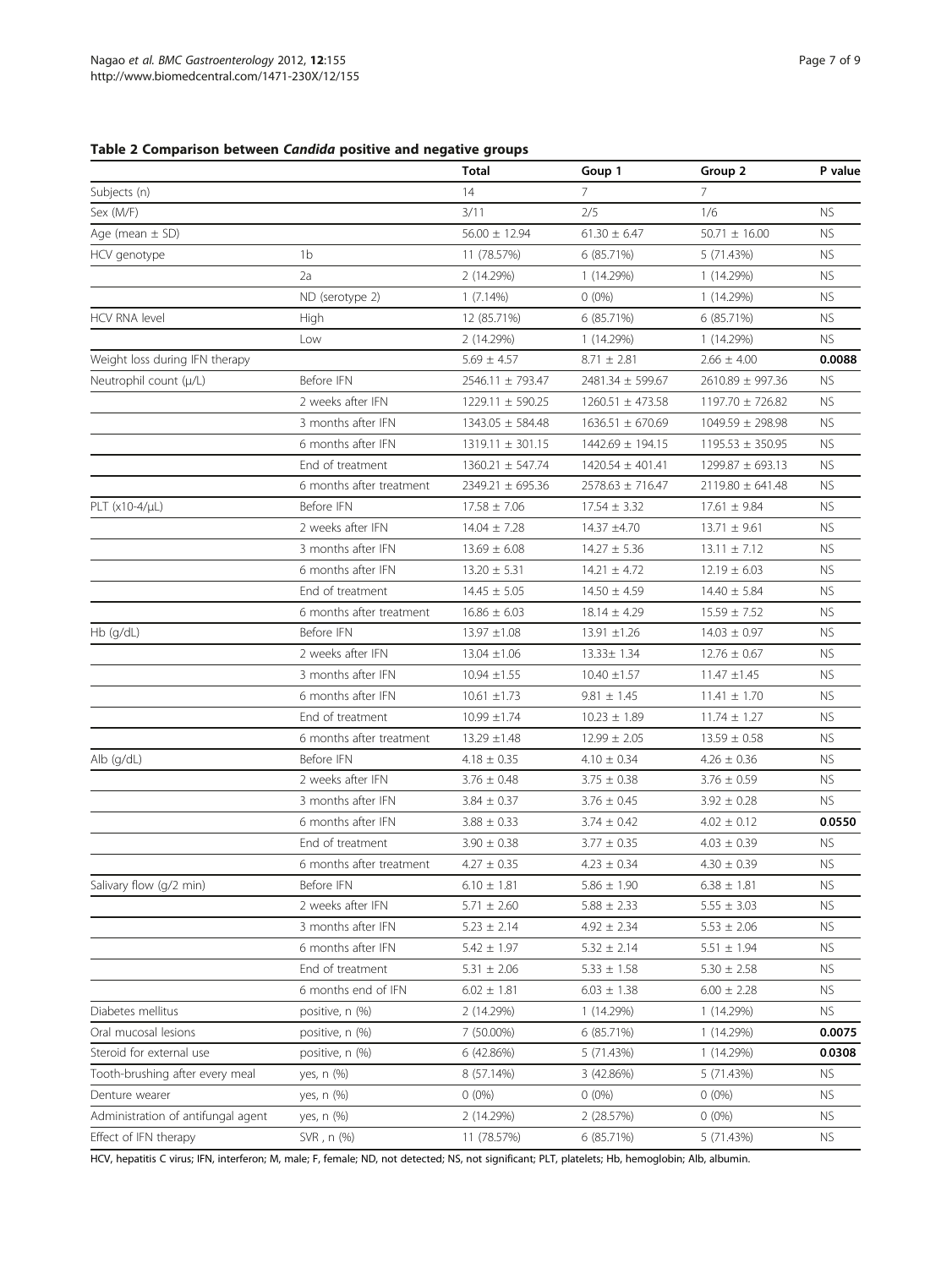<span id="page-7-0"></span>In our study, there was a high rate of detection of candida species in patients who did not brush their teeth after every meal, compared to those who did so. Oral hygiene should be encouraged in patients during IFN treatment.

In our previous study, dental problems delayed the initiation of IFN therapy for up to 105 days [\[28\]](#page-8-0). HCVinfected patients treated with IFN should be managed by intensive oral care because of lower resistance to infection during the therapy. With regard to the painful OLP, it is just conceivable that an oral cavity with HCV infection is likely to become less healthy than one without HCV infection. REFRECARE-H® (EN Otsuka Pharmaceutical Co. Ltd. Iwate, Japan) is an oral care gel containing hinokitiol, which can remove stains on the teeth and general oral debris, and is effective in the prevention of breath odor and gum diseases. Hinokitiol has significant antimicrobial efficacy against Staphylococcus aureus, Propionibacterium acnes, coronavirus, Trichophyton, and Candida albicans [[37\]](#page-8-0). We reported that this oral care gel improved the subjective symptoms of all patients with OLP [\[38](#page-8-0)].

IFN therapy for HCV infection is associated with various side effects, including a greater level of fatigue, loss of appetite, weight loss, sleep problems, and depression. In the present study, weight loss during IFN therapy lead to oral candidiasis. Weight loss is considered to be the important risk factor for oral candidiasis. Back-Brito GN et al. demonstrated that eating disorders can lead to an increased oral Candida carriage [\[39\]](#page-8-0).

Our study showed that hypoalbuminemia during IFN therapy might lead to oral candidiasis. We reported previously a strong association between hypoalbuminemia and mortality in a hyperendemic area (X town) of HCV infection in Japan [[40](#page-8-0)] and that hypoalbuminemia was an independent risk factor for the development of OLP [[41](#page-8-0)].

Several studies have shown an association between HCV and Sjögren's symdrome (SS) [[42,43\]](#page-8-0). In this study, we demonstrated that the salivary flow of all patients with HCV infection decreased during IFN treatment and increased again after treatment. Various investigators have reported a high prevalence of oral Candida species in patients with SS, compared to healthy controls [\[44](#page-8-0)-[46](#page-8-0)].

Japanese HCV-infected patients tend to be older than those in other countries and their older age favors the onset of HCC. In addition, oral candidiasis is underdiagnosed among the elderly [[19\]](#page-8-0). Therefore, we require careful attention to the oral cavities of patients who receive IFN therapy.

## Conclusion

In conclusion, our data show that IFN therapy led to the development of oral mucosal lesions, leading to oral candidiasis, and inhibited salivary secretion. We should pay more attention to oral candidiasis as well as additional oral mucosal lesions, in patients with weight loss during IFN treatment. Patients with HCV infection emphasize the paramount importance of oral management.

#### Abbreviations

HCV: Hepatitis C virus; CH-C: Chronic hepatitis C; LC-C: Liver cirrhosis type C; HCC: Hepatocellular carcinoma; IFN: Interferon; RBV: Ribavirin; SVR: Sustained virological response; PLT: Platelets; Hb: Hemoglobin; ALT: Alanine aminotransferase; AST: Aspartate aminotransferase; LDH: Lactate dehydrogenase; T.Bil: Total bilirubin; Alb: Albumin.

#### Competing interests

The authors declare that they have no competing interests.

#### Authors' contributions

YN carried out most of the data collection and drafted the manuscript. KH cultured Candida. MS contributed to data analysis. All authors read and approved the final manuscript.

#### Acknowledgements

This study was supported in part by a Grant-in-Aid for Scientific Research (C) (No.22592354) from the Ministry of Education, Culture, Sports, Science and Technology of Japan and supported in part by Health and Labour Sciences Research Grants for Research on Hepatitis from the Ministry of Health, Labour and Welfare of Japan.

#### Author details

<sup>1</sup>Department of Digestive Disease Information & Research, Kurume University School of Medicine, 67 Asahi-machi, Kurume, Fukuoka 830-0011, Japan. <sup>2</sup> Department of Laboratory Medicine, Kurume University Hospital, Kurume, Fukuoka 830-0011, Japan. <sup>3</sup> Division of Gastroenterology, Department of Medicine, Kurume University School of Medicine, Kurume, Fukuoka 830-0011, Japan.

#### Received: 20 April 2012 Accepted: 31 October 2012 Published: 2 November 2012

#### References

- 1. Yoshida H, Shiratori Y, Moriyama M, Arakawa Y, Ide T, Sata M, Inoue O, Yano M, Tanaka M, Fujiyama S, Nishiguchi S, Kuroki T, Imazeki F, Yokosuka O, Kinoyama S, Yamada G, Omata M: Interferon therapy reduces the risk for hepatocellular carcinoma: national surveillance program of cirrhotic and noncirrhotic patients with chronic hepatitis C in Japan. IHIT Study Group. Inhibition of Hepatocarcinogenesis by Interferon Therapy. Ann Intern Med 1999, 131:174–181.
- 2. Yoshida H, Arakawa Y, Sata M, Nishiguchi S, Yano M, Fujiyama S, Yamada G, Yokosuka O, Shiratori Y, Omata M: Interferon therapy prolonged life expectancy among chronic hepatitis C patients. Gastroenterology 2002, 123:483–491.
- 3. Okanoue T, Itoh Y, Minami M, Sakamoto S, Yasui K, Sakamoto M, Nishioji K, Murakami Y, Kashima K: Interferon therapy lowers the rate of progression to hepatocellular carcinoma in chronic hepatitis C but not significantly in an advanced stage: a retrospective study in 1148 patients. Viral Hepatitis Therapy Study Group. J Hepatol 1999, 30:653–659.
- 4. Mazzaferro V, Romito R, Schiavo M, Mariani L, Camerini T, Bhoori S, Capussotti L, Calise F, Pellicci R, Belli G, Tagger A, Colombo M, Bonino F, Majno P, Llovet JM, HCC Italian Task Force: Prevention of hepatocellular carcinoma recurrence with alpha-interferon after liver resection in HCV cirrhosis. Hepatology 2006, 44:1543–1554.
- 5. Chayama K, Hayes CN, Abe H, Miki D, Ochi H, Karino Y, Toyota J, Nakamura Y, Kamatani N, Sezaki H, Kobayashi M, Akuta N, Suzuki F, Kumada H: IL28B but not ITPA polymorphism is predictive of response to pegylated interferon, ribavirin, and telaprevir triple therapy in patients with genotype 1 hepatitis C. J Infect Dis 2011, 204:84-93.
- 6. McHutchison JG, Everson GT, Gordon SC, Jacobson IM, Sulkowski M, Kauffman R, McNair L, Alam J, Muir AJ, PROVE1 Study Team: Telaprevir with peginterferon and ribavirin for chronic HCV genotype 1 infection. N Engl J Med 2009, 360:1827–1838.